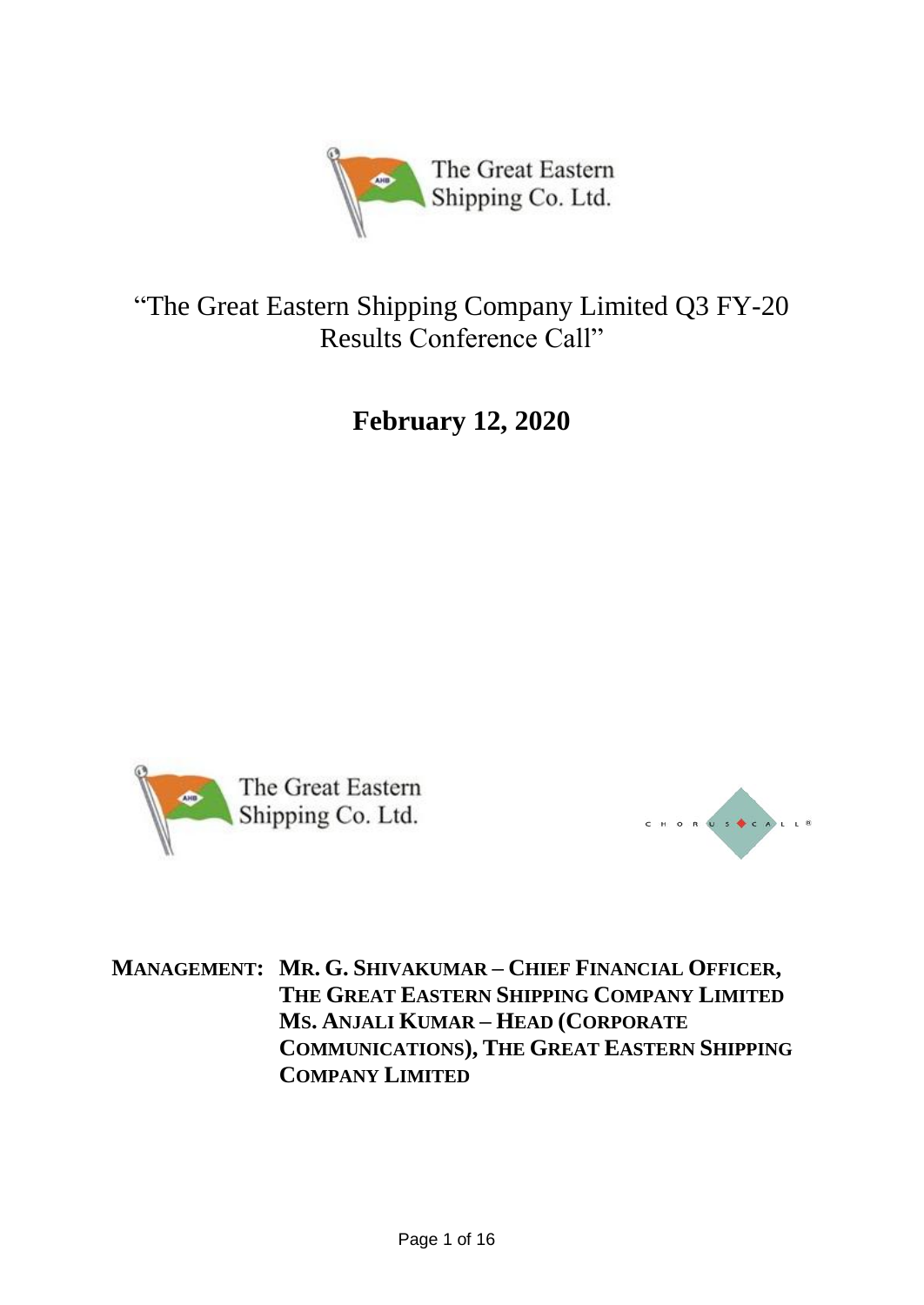

**Moderator:** Good evening ladies and gentlemen, thank you for standing by. Welcome to the GE Shipping Earnings Call on declarations of its financial results for the quarter ended December 31<sup>st</sup>, 2019. At this moment all participant lines are in the listen-only mode. Later we will conduct a question and answer session. At that time if you have a question please press '\*' and '1'. I now hand the conference over to Ms. Anjali Kumar – Head of Corporate Communications at The Great Eastern Shipping Company to start the proceedings. Thank you and over to you.

**Anjali Kumar:** Thank you. Good afternoon friends and welcome to the results conference call for our Q3 results. I hope all of you managed to get hold of the result that we have announced couple of hours ago. As you can see from the result there has been a good improvement in the numbers, largely due to the improvement in the tanker market which in 3Q20 was at very strong levels and product rates too have firmed up. As you can see in our press release, the average TCYs which we earned were substantially better in the crude segment. In fact, in the crude segment we earned 38,800 plus on an average compared to 16,500 in the previous quarter. Product tanker TCYs too were up to about 18,555 compared to 14,900 in the previous quarter. LPG carriers were also up to average of about 22,800, up from the 19,800 in the previous quarter. On the dry side, market was a little soft and averaged at a TCY of about 12,900.

> Coming to asset values, tanker ship values were up approximately 10% while the dry-bulk asset values were marginally down. On the whole, market value of our fleet was up approximately 7% in dollar terms. As a result of this and the rupee depreciation, the standalone NAV has moved up to Rs. 450, up from the last quarter of Rs. 393. The consolidated NAV that we announced has moved from the previous range of 447 to 472, it has moved up to 512 to 538. In the offshore segment broker valuations have been flat and at least the declining trend seems to have now halted.

> Coming to the specific segments; first the crude market, freight rates in the crude tanker market had improved substantially during the quarter and like most of us by now know the reason for it were firstly the fact that the US had put a sanction on couple of the COSCO subsidiaries. This had impacted 26 VLCCs. There were additionally about 29 vessels which were storing the VLSFO at Singapore. This was done ahead of the IMO 2020 implementation, so this was done through the last few weeks of the quarter and of course there was the entire fleet of the Iranian Vessels which were impacted due to the sanctions. So in total roughly about 92 VLCCs which approximately is about 11% of the VLCC fleet and about 6% to 7% of the total crude fleet was impacted, so all of these put together had a tremendous positive impact on rates. And this is despite the fact that 6% YOY growth in the crude tanker fleet.

> Now coming to the product market, after remaining very weak for most part of the year product tanker freight rates also doubled sequentially during the quarter, we saw growth in core products demand mainly driven by the middle distillate, product trade is estimated to have risen by 500,000 to 600,000 barrels per day during the quarter. MR trade in particular doubled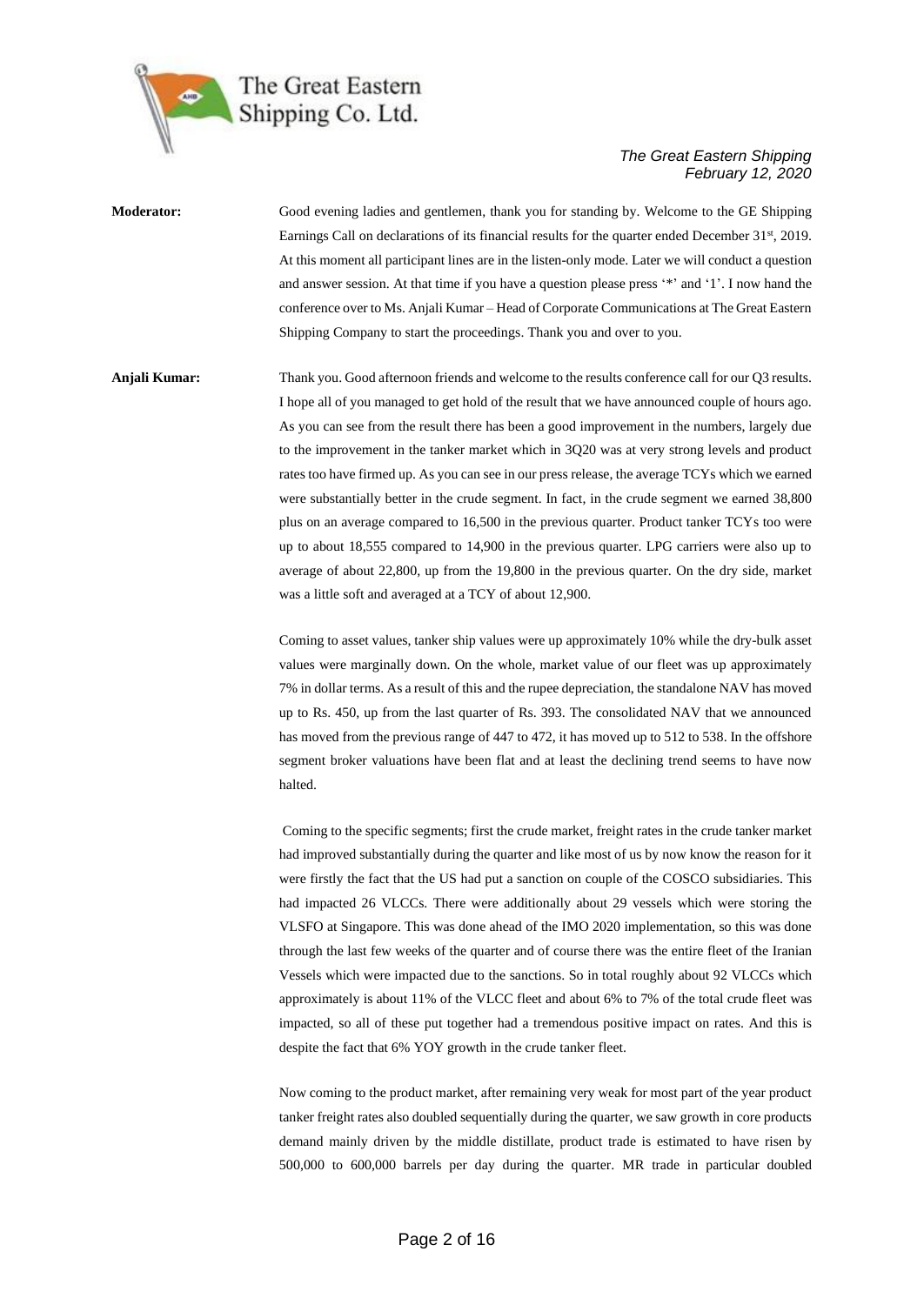

sequentially mainly led by higher intra-Asian trade. However, in the LR segment we saw the trade fall by about 4%. Fleet growth in this segment has been about 4.5% in the quarter.

Post the December quarter of course the tanker rates as you know have come off quite significantly due to the effect of the coronavirus on the oil demand and the fact that the ban on the COSCO ships has been lifted. These have been the two main short-term headwinds that have impacted freight rates. Further there have been some run cuts and a low demand has had an impact on the product tanker freight rates negatively too. But one important point to note for the medium term is that the outstanding order book is below 10% in both crude and product. This is at a multiyear low now. So this is an important point to note for the medium-term.

Coming to the LPG markets; this has been strong due to mainly the US LPG production growth. In fact, the US-Asia LPG trade arbitrage also remained at very healthy level during the quarter, LPG imports into India also has increased almost 22% YOY during the quarter and the order book in this segment currently stands at 14%.

Next we come to the dry bulk segment; and the dry bulk segment has been very weak through the quarter, couple of main reasons is that—the biggest reason of course is the fact that—iron ore supply was impacted by the Vale's loss of production and in fact just recently they have announced their results and this production issue continues even in the current quarter. There has also been negative growth in the global coal trade which is led largely by the Chinese government's policy to curtail imports and of course there has also been degrowth in the Indian coal imports. This is largely because of negative growth in the power generation by coal fired plants.

The supply-side situation also has not offered much of a respite as the deliveries continue to increase. This quarter that is the last quarter, the October-December quarter has seen the highest delivery since Q4 of FY17, roughly almost 4% growth. The excessive rainfall in Brazil in the month of Jan as well has hindered exports of iron ore and therefore Vale's production issues have continued like I mentioned in this quarter also. And in Jan alone in fact Brazilian iron ore exports are down 10 million tons after having declined by 7 million tons in December. This has severely impacted the demand for Capesizes due to loss of ton-mile and extended Chinese new year amidst the virus backdrop is also having a huge impact on demand which is now over and above the seasonal weakness that normally comes at this time of the year. The order book in dry bulk stands at about 9.1% today.

One point on the IMO transition to the VLSFO fuel, it has now been almost 6 weeks and things seem to have settled down by now. By the end of December, we saw approximately 29 VLCCs stored with VLSFO off Singapore as we spoke earlier. This ensured that there was adequate supply of the new fuel. Initially we did see the price of VLSFO jump up, in fact the sulphur spreads went up to almost \$400 but now they have settled down and now they are just a little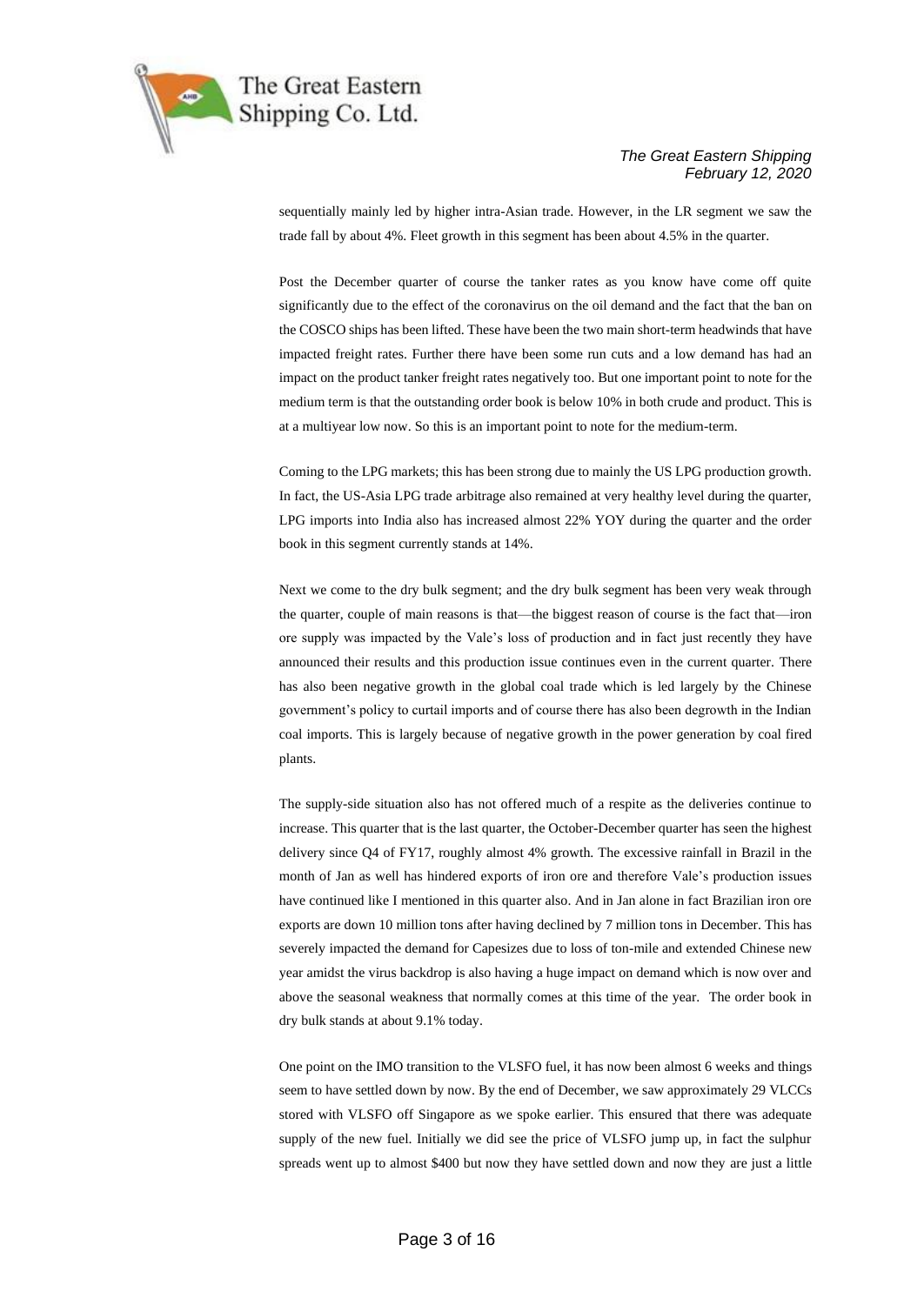

over \$200. The initial price distortion of the VLSFO was also mainly due to the unavailability of barges rather than just any lack of supply. So it was just a very short term sort of thing and that now seems to have settled down.

Coming to the offshore segment; the OSVs continued its gradual recovery in utilization but of course from a very low base. Utilizations in the OSV segment has increased marginally from about low 40s at the start of the calendar year to about 50% at the end of the year. And charter rates have seen some improvements in certain geographies, especially in the Indian market start of rates for PSVs have inched up by roughly about 10% recently. But overall market still seems to remain a little oversupplied. But the one silver lining is that scrapping has exceeded new deliveries here, so that in turn has been reducing the overall delivered fleet.

Due to the improvement in market sentiments, some of the modern cold stacked vessels were reactivated in the year which led to the increase in the marketable fleet. C,urrently order book for the fleet stood at 5% at the end of the year.

On the rig segment, the utilization has improved quite substantially; it was 61% at the start of the year, calendar year and now it's at about 70% and if we take just the modern rigs then the utilization is close to about 80%. As a result of this, charter rates have seen a substantial improvement in this segment. Based on the outstanding tenders and the activity in the rig market especially in the Middle East and South East Asian market, the outlook for the sector looks promising. It's also supported by the fact that the fleet age profile which still consists of close to 40% rigs that are greater than 25 years old. With that I will now throw the floor open questions and please feel free to ask.

- **Moderator:** Thank you very much. We will now begin the question and answer session. The first question is from the line of Neerav Shah from GeeCee Holdings.
- **Neerav Shah:** First question is there were many vessels which were supposed to go for dry docking, not for scrubber installation in the first half of this calendar year and we have had some disruptions in China and I believe there will be many dockyards which would have been utilized for this installation of scrubber facilities. So how do you see that event impacting these vessels supply and maybe on the pricing front, can it give some support to the pricing in the current challenging environment?
- **Anjali Kumar:** I will hand over to our CFO, Mr. Shivakumar to answer that.
- **G. Shivakumar:** I don't know if you are referring to our own ships which are going or generally about.
- **Neerav Shah:** Generally.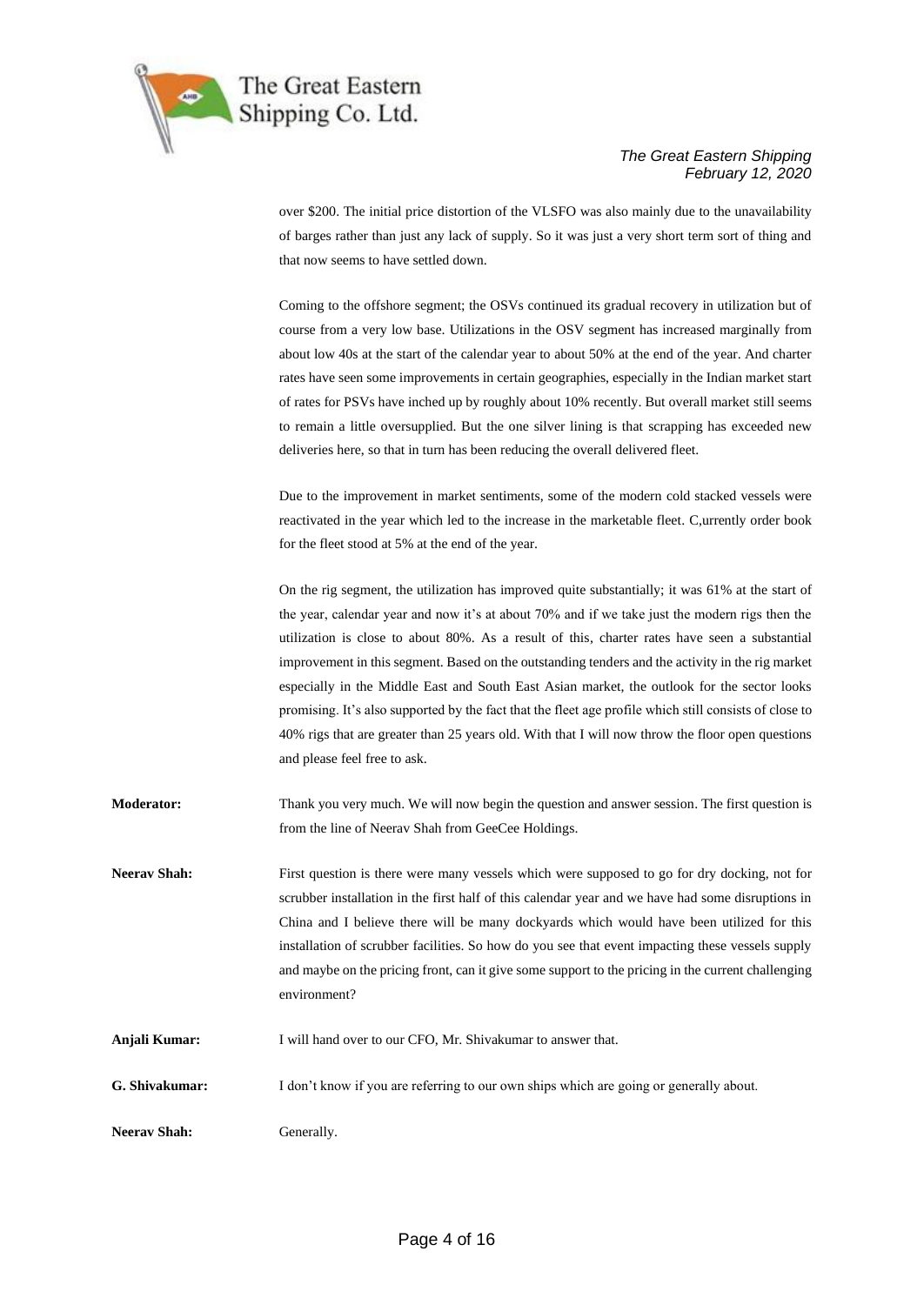

| G. Shivakumar:      | So yes, a lot of ships were supposed to go for dry docking in China. In fact, we ourselves were<br>intending to go for our scrubber installations on a couple of our vessels in March-April.<br>However, given the situation at the yards these have been postponed. We will look for<br>alternatives. There are ships which are already coming to the supply and how it can disrupt; there<br>are ships which are already stuck in China, in dry dock doing scrubber installations or generally<br>in dry dock itself which is sort of preventing them from joining the markets, so which is a small<br>positive for the market. Also there are ships which are not able to go in and discharge for various<br>reasons when they are carrying cargo into China though that is very few and far between. But<br>broadly in the dry docks there are ships which are stuck there because the workforce is not<br>available to complete the project. Secondly yes, there are very few people who are going into<br>China currently for the dry docks given that the yards don't have their manpower. |
|---------------------|---------------------------------------------------------------------------------------------------------------------------------------------------------------------------------------------------------------------------------------------------------------------------------------------------------------------------------------------------------------------------------------------------------------------------------------------------------------------------------------------------------------------------------------------------------------------------------------------------------------------------------------------------------------------------------------------------------------------------------------------------------------------------------------------------------------------------------------------------------------------------------------------------------------------------------------------------------------------------------------------------------------------------------------------------------------------------------------------------|
| <b>Neerav Shah:</b> | So it can lend some support?                                                                                                                                                                                                                                                                                                                                                                                                                                                                                                                                                                                                                                                                                                                                                                                                                                                                                                                                                                                                                                                                      |
| G. Shivakumar:      | No, they are trading still, it's not that they can't trade, so the ships are trading or they will find<br>the dry dock in the Singapore or in the Middle East. Except that the scrubber, if the scrubber is<br>sitting in China then it's difficult to transport it out of there, so that is a separate problem.                                                                                                                                                                                                                                                                                                                                                                                                                                                                                                                                                                                                                                                                                                                                                                                  |
| <b>Neerav Shah:</b> | Any indication of how much supply would be going to China for the installation of scrubber?                                                                                                                                                                                                                                                                                                                                                                                                                                                                                                                                                                                                                                                                                                                                                                                                                                                                                                                                                                                                       |
| G. Shivakumar:      | Actually no, see if they have not yet gone in you can continue to trade or you can go into dry<br>dock in Singapore or in the Middle East.                                                                                                                                                                                                                                                                                                                                                                                                                                                                                                                                                                                                                                                                                                                                                                                                                                                                                                                                                        |
| <b>Neerav Shah:</b> | The second question is on the dry bulk segment, I believe the current rates - the way they are<br>quoting there will be big cash losses—at least on the spot basis for Capesize and everything<br>and—we have also reduced our exposure to that segment from 16 vessels in March '18 to the<br>current 13. So what is our view in terms of again scaling up in this segment and how do you see<br>the demand impacting because is it a demand issue that will prevent this particular segment from<br>reaching against the levels of which were 2 months or 3 months back, so how do you look at this<br>segment in terms of even scaling up your own operations in the dry bulk?                                                                                                                                                                                                                                                                                                                                                                                                                 |
| G. Shivakumar:      | So couple of things, one is of course it's a seasonal lull, first there was a seasonal lull which<br>normally comes in the month of December-Jan that's one. Second is that you have the<br>coronavirus issue which has obviously affected economic activity in China and therefore<br>reduced their requirement for imports and therefore taken demand out of the market. We also<br>have the Vale issue where they are having lesser exports due to excessive rain fall in one of their<br>exporting areas. So a lot of it depends on what happens, how this virus develops and parallel to<br>this is when we had SARS in 2002-03. That went off in about 6 to 8 months time. That blew<br>over, that's it. Obviously today China is much bigger as a share of the world economy as a share<br>of world commodity movement and therefore has a much bigger impact. However last time after<br>the SARS event everything rebounded very quickly. In fact, the dry bulk markets stayed strong<br>throughout. That's because China was growing so rapidly in 2003. So you could well have that    |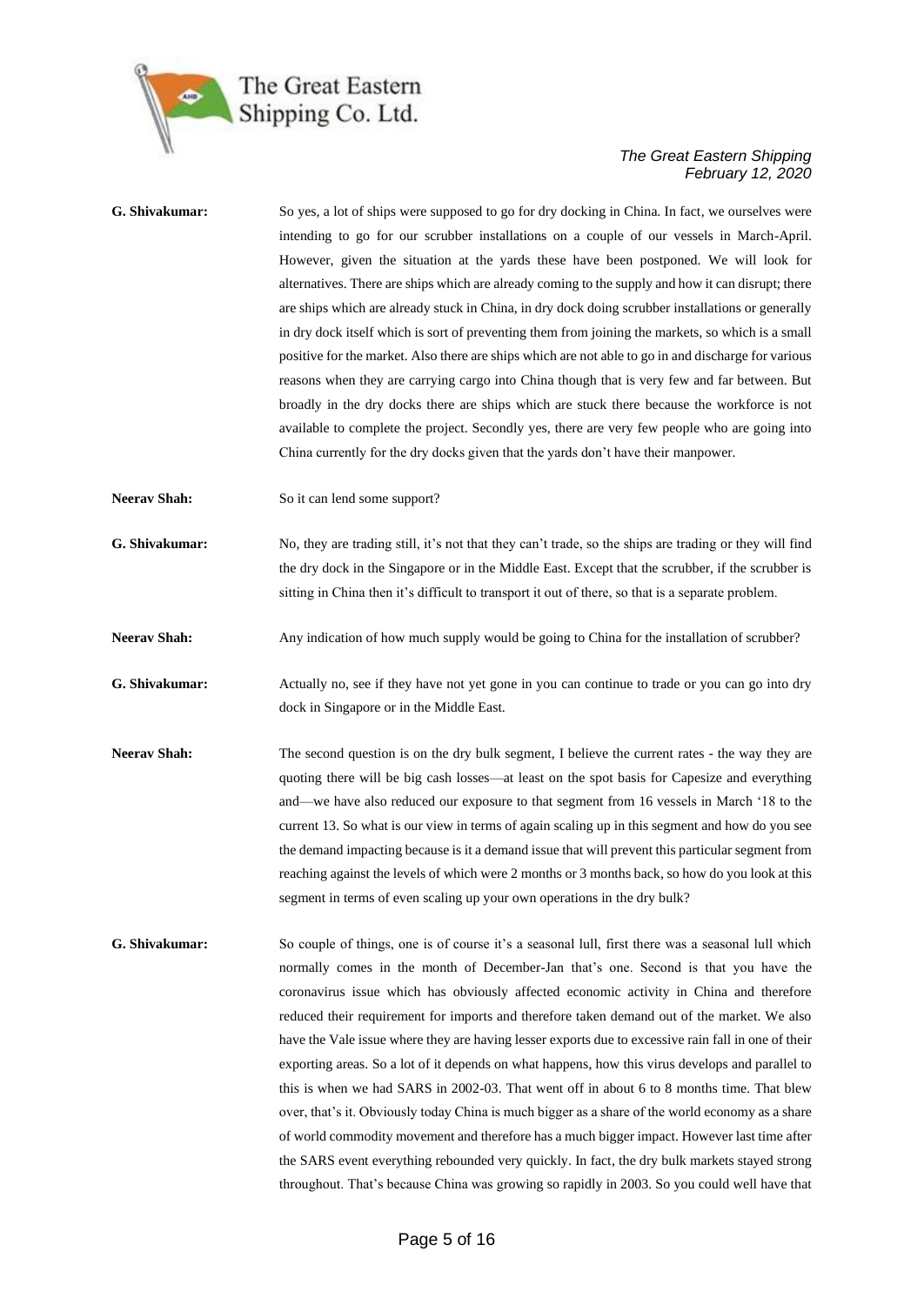

there is a base level of demand which is not being met currently and we have already seen talk of a stimulus in China and when it comes in again it will just rebound very quickly. This we saw this happen in June last year, all the exports that were lodged from Vale suddenly they came back and then it's like a coiled spring, suddenly bounces back.

**Neerav Shah:** But just your initial feedback, whatever in the press it's coming that now things are gradually on the recovering front.

**G. Shivakumar:** Really on the virus we just have no idea. It's going to depend how the virus plays out.

**Neerav Shah:** Another question is about the vessel prices, how have they moved, have they moved in line with the way the rates have moved or because it's a very short term phenomenon supposedly, rates are pretty steady for across segments.

**G. Shivakumar:** Yeah, vessel prices are a little soft, obviously that confidence is not…

**Anjali Kumar:** Vessel prices move with bit of a lag to the charter rates.

**G. Shivakaumar:** They are a little soft, softened a little bit but not a huge amount.

**Neerav Shah:** Just a last question on bookkeeping, I just want to reconcile on the net debt front. On the standalone basis in the September quarter our debt was around 1800 crores and as on date it's around 1576 crores. Our cash flows are pretty strong this quarter plus we sold one Suezmax, the gains we have booked but the principle cost would also we have received. So just want to check why the net debt number has only been down by around 225 crores despite just the cash profit of around 430 crores plus the principle value of the Suezmax?

- **G. Shivakumar:** No, we did have CAPEX as well; we have been spending money on some equipment. So we have drawn down some debt during the quarter to not to buy ships but to do CAPEX on equipment for paying installments on scrubbers and other equipment. We also have as part of the debt derivatives that we have on the NCDs that is also required to be paid out. We had a big maturity of an NCD in the last quarter when that is paid off, you have to pay off the derivative MTM as well. So that was about 100 crores.
- Neerav Shah: So MTM itself was 100 crores?
- **G. Shivakumar:** That's correct. It was a 200 crores NCD which was done in 2009-10.
- **Neeray Shah:** This was the high cost NCD that you were mentioning last call?
- **G. Shivakumar:** That's correct.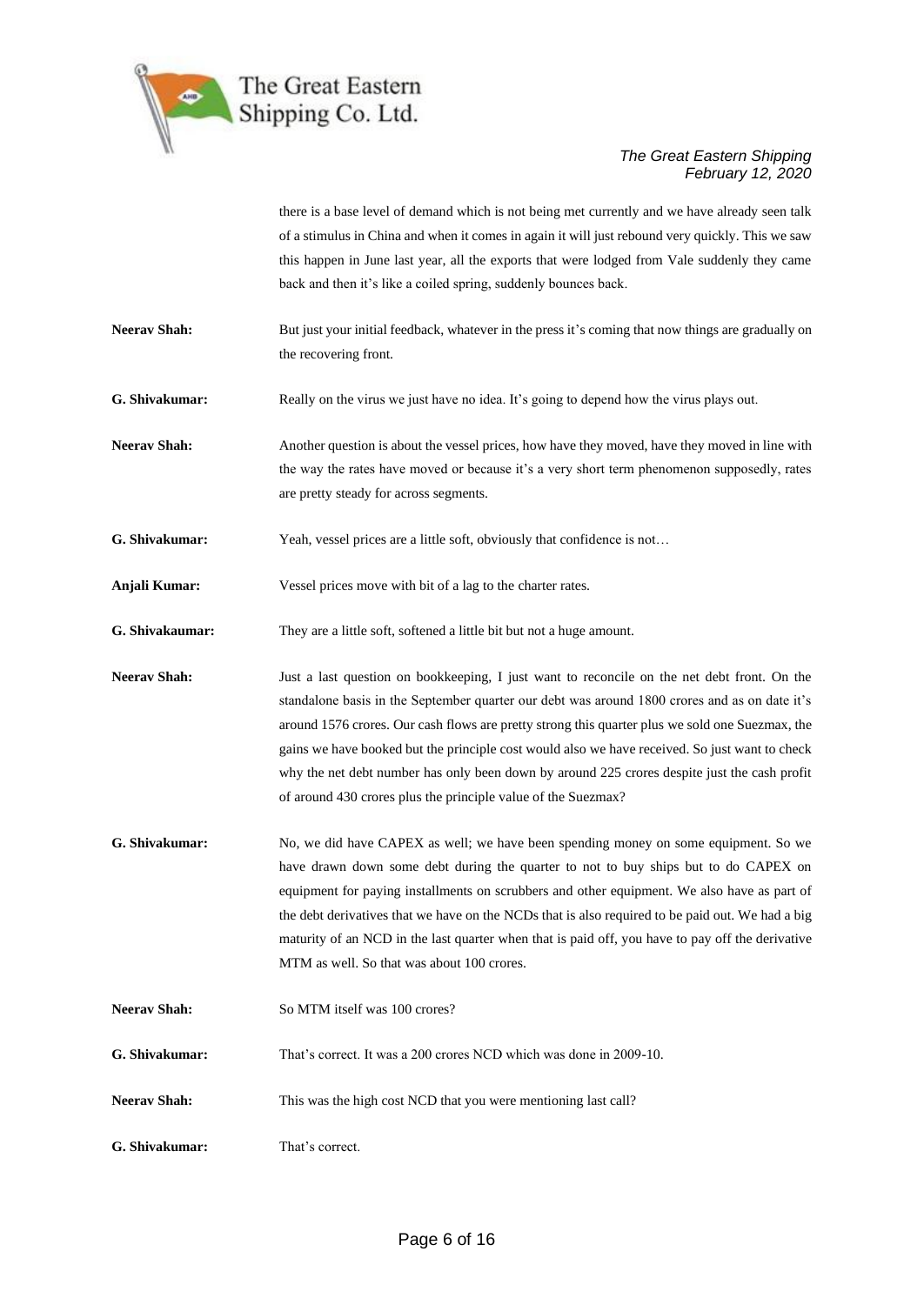

| Moderator:            | The next question is from the line of Bhavin Gandhi from B&K Securities.                                                                                                                                                                                                                                                                                                                                                                                                                                                                                                                                          |
|-----------------------|-------------------------------------------------------------------------------------------------------------------------------------------------------------------------------------------------------------------------------------------------------------------------------------------------------------------------------------------------------------------------------------------------------------------------------------------------------------------------------------------------------------------------------------------------------------------------------------------------------------------|
| <b>Bhavin Gandhi:</b> | If I look at the headline numbers although the numbers have been spectacular but it seems that<br>the headline numbers are weaker than what the market rates are indicating given that we were<br>mostly on spot as far as crude tankers are concerned. So any particular reason why those are not<br>reflecting in the charter rates?                                                                                                                                                                                                                                                                            |
| G. Shivakumar:        | There is always a lag, so your earnings are basically the fixtures of September-October-<br>November. You haven't got more than 1-1.5 months of a strong market in this. So typically,<br>there will be a 1 to 1.5 month lag between the fixing and the TCY in the quarter.                                                                                                                                                                                                                                                                                                                                       |
| <b>Bhavin Gandhi:</b> | Will it be fair to assume that some sort of the strength that we saw in the spot rates will also be<br>reflected in the 4Q numbers?                                                                                                                                                                                                                                                                                                                                                                                                                                                                               |
| G. Shivakumar:        | Yes because the fixings of December would have been executed in January and part of February,<br>so yes. So you would always take a lag, if you want to forecast the TCY of any quarter just start<br>with one month before the start of that quarter in a very thumb rule kind of thing.                                                                                                                                                                                                                                                                                                                         |
| <b>Bhavin Gandhi:</b> | Also on the offshore site, when does the re-pricing hit the P&L? We have not seen any sequential<br>change in numbers there as well.                                                                                                                                                                                                                                                                                                                                                                                                                                                                              |
| G. Shivakumar:        | I think the next re-pricing will happen in March. Contract will get over in March.                                                                                                                                                                                                                                                                                                                                                                                                                                                                                                                                |
| <b>Bhavin Gandhi:</b> | On the IMO itself are the higher fuel costs getting compensated through higher charter rate for<br>scrubber installed vessels, how is the equation, how will we see that change playing out for the<br>P&L going forward?                                                                                                                                                                                                                                                                                                                                                                                         |
| G. Shivakumar:        | They don't get higher charter rates, they get the same freight rate and their cost base is lower, so<br>that's on the spot market. In the time charter market yes they get higher charter rates but you are<br>definitely not getting 100% of the gain. If you want 100% of the scrubber saving you have to<br>run it in the spot market. So let's say a particular type of ship will give you \$3000 per day<br>improvement. In the spot market you will be able to capture that assuming you get that spread<br>and you have that consumption. In the time charter market you will not be offered \$3000 extra. |
| <b>Bhavin Gandhi:</b> | How are we looking at our exposures in each of the markets individually now? Going forward<br>would you like to kind of keep the exposures to the same levels that we are seeing right now or<br>would like to cover some of it?                                                                                                                                                                                                                                                                                                                                                                                  |
| G. Shivakumar:        | In gas we have fixed a couple of ships, in fact we have done two fixtures in the last 3 to 4 months<br>for the VLGCs, both of which came off contract. We have one more gas carrier coming off<br>contract shortly. We will have to decide whether to fix or to run off the spot market because the<br>export market there is quite strong. It's still in the 40,000plus range. In crude tankers not really,                                                                                                                                                                                                      |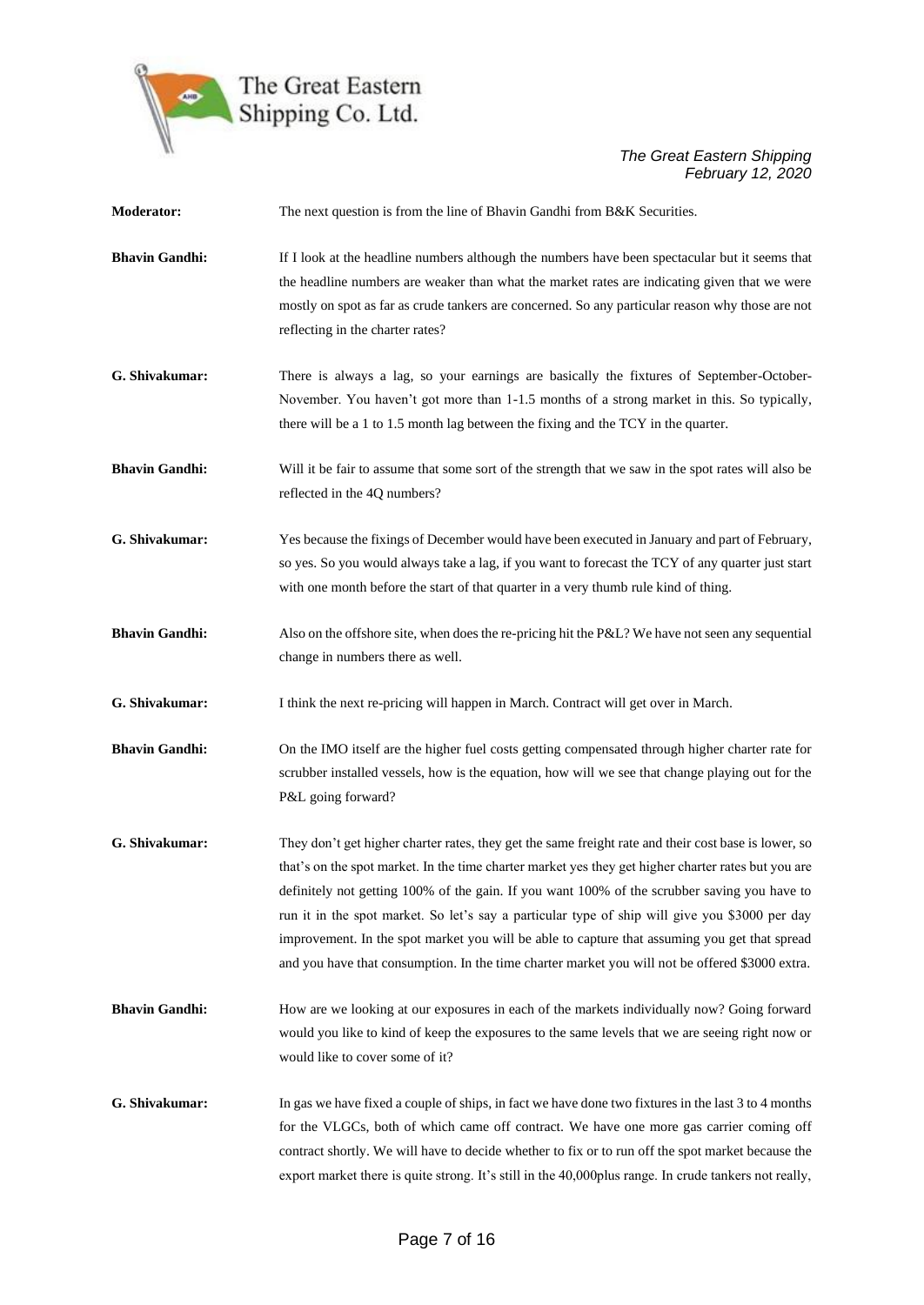

we have two Aframaxes which are on time charter but the rest we are running on spot. You saw that we sold one of our 2000 built Suezmaxes and delivered it in December. So the option to sell is always there. But yeah we are not really there to fix because again the four modern Suezmaxes which are the only ones we can really fix on-time charter. We are scheduled to have scrubber installation so we can't go into a time charter and take the ship out then for a dry dock in the middle of the charter. It's a complicated thing. So we are not seeing any great opportunity to go into much more time charters. Product tankers maybe one here or there, currently we have very little cover in the product tankers side as well. Out of our 17 we probably have 2 or 3 fixed, so not really looking at doing anything. Again the market now is not really giving very tempting time charter rates. Maybe the next time the opportunity comes around, and in dry bulk there is no question of looking at it in this market.

- **Bhavin Gandhi:** Finally on the payout side; how should we look at payouts given that we don't have meaningful CAPEX lined up?
- **G. Shivakumar:** Even last year when we had no profit, there was a dividend payout. So the intention of the company is always to pay a dividend. Now the board will decide eventually on how much, if your point is that we have a lot of affordability, yes you are absolutely right. We certainly have a lot of—not a lot of cash—we have significant amount of cash buildup and we are fairly light on repayments in the coming year and as you said no CAPEX. So yes, we have the capability to pay a dividend but the board will take that call. But yes we do have a capability, we have free cash.
- **Bhavin Gandhi:** This DDT, the Dividend Distribution Tax going out, will it have any implications as far as payouts are concerned?
- **G. Shivakumar:** Not really. I don't see why it should.

**Moderator:** The next question is from the line of N Samraj from Dwarka Wealth Managers.

**N Samraj:** Just wanted to ask you given the spreads as you have said is around \$200 between VLSFO and high sulphur oil bunkers, how is the economics now currently working and all are in the different segments and tankers and bulk carriers and all given the spreads and current freight rates, are we having a comfortable margins?

**G. Shivakumar:** We have only committed to put scrubbers on some tankers; on none of the bulkers we are putting any scrubbers. Yeah, those projects are still going to achieve that payback. Obviously it's a little lower than one would have expected currently but certainly they will meet that payback period target which is why we only did it on the vessels which would have a payback of under 2.5 years because there was always a worry that the spreads would not be as wide as forecasted. So there is a margin of safety there and while the returns currently don't look great they will make back their investment certainly.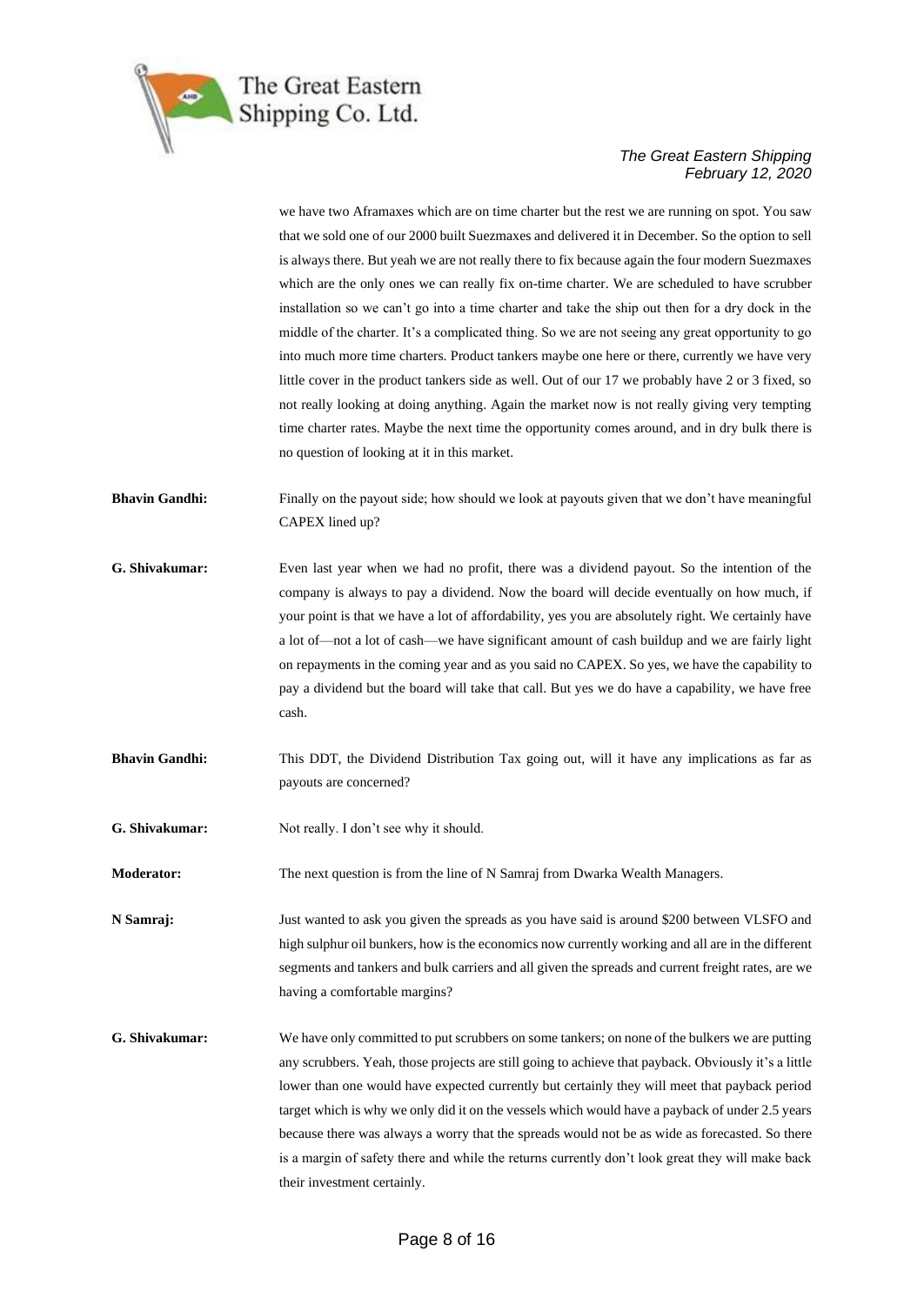

| N Samraj:      | What I was just asking is now just using the VLSFO without the scrubbers, how was the<br>economics working then now and are we having a margin given the current softened rates in the<br>different segments?                                                                                                                                                                                                                                                                                                                                                                                                                                                                                                                                                                                                                                                                                                                                                                                |
|----------------|----------------------------------------------------------------------------------------------------------------------------------------------------------------------------------------------------------------------------------------------------------------------------------------------------------------------------------------------------------------------------------------------------------------------------------------------------------------------------------------------------------------------------------------------------------------------------------------------------------------------------------------------------------------------------------------------------------------------------------------------------------------------------------------------------------------------------------------------------------------------------------------------------------------------------------------------------------------------------------------------|
| G. Shivakumar: | So your question is considering that the fuel cost has gone up are we still able to make money                                                                                                                                                                                                                                                                                                                                                                                                                                                                                                                                                                                                                                                                                                                                                                                                                                                                                               |
| N Samraj:      | Given the softer rates.                                                                                                                                                                                                                                                                                                                                                                                                                                                                                                                                                                                                                                                                                                                                                                                                                                                                                                                                                                      |
| G. Shivakumar: | Are we still able to make money.                                                                                                                                                                                                                                                                                                                                                                                                                                                                                                                                                                                                                                                                                                                                                                                                                                                                                                                                                             |
| N Samraj:      | Yes.                                                                                                                                                                                                                                                                                                                                                                                                                                                                                                                                                                                                                                                                                                                                                                                                                                                                                                                                                                                         |
| G. Shivakumar: | It depends on which market it is. The tanker sector we are making money still, the gas carriers<br>are earning \$40,000 a day in the spot market. The crude tankers are still earning \$20,000 plus<br>and product tankers are somewhere in the teens. So they are all still making reasonable amount<br>of money and dry bulk, because our market is so bad they are making much less money.                                                                                                                                                                                                                                                                                                                                                                                                                                                                                                                                                                                                |
| N Samraj:      | But we are breaking even on the running cost per day?                                                                                                                                                                                                                                                                                                                                                                                                                                                                                                                                                                                                                                                                                                                                                                                                                                                                                                                                        |
| G. Shivakumar: | Breaking even meaning what?                                                                                                                                                                                                                                                                                                                                                                                                                                                                                                                                                                                                                                                                                                                                                                                                                                                                                                                                                                  |
| N Samraj:      | I mean we are making up the running cost, the variable cost and                                                                                                                                                                                                                                                                                                                                                                                                                                                                                                                                                                                                                                                                                                                                                                                                                                                                                                                              |
| G. Shivakumar: | See this is not a lab where all other factors can be kept constant and only one factor changes<br>which is the cost of fuel. We can't control the environment. The environment is very weak.<br>Pricing environment for dry bulk and therefore the rates have dropped off very significantly, just<br>because the demand for dry bulk ships is very poor. Therefore the cost burden is falling on the<br>ship owner in the dry bulk market. In a tanker market if it has been in the old cheaper fuel they<br>would have been the earning \$5000-8000 more in the crude tanker and in this way they are<br>making a little bit less. I keep getting asked this question as to who is bearing the cost, it's always<br>part of our cost which we try to pass on to the customer and the ability to pass on is based on<br>how tight the market is. The gas carrier market is tight, so the rates remain at 40,000. The dry<br>bulk market is oversupplied so the rates are down below 10,000. |
| N Samraj:      | There was a morning report from Morgan Stanley and they are predicting that the following<br>quarter given the China virus environment as you were saying there could be a spring back, so<br>they are forecasting a spring back in the following quarter. So what do you anticipate will we be<br>halfway through this particular rate on the crude tankers and what we earned in the first quarter?                                                                                                                                                                                                                                                                                                                                                                                                                                                                                                                                                                                        |
| G. Shivakumar: | It's impossible to tell without a crystal ball because we don't know what the rates will be<br>tomorrow morning frankly.                                                                                                                                                                                                                                                                                                                                                                                                                                                                                                                                                                                                                                                                                                                                                                                                                                                                     |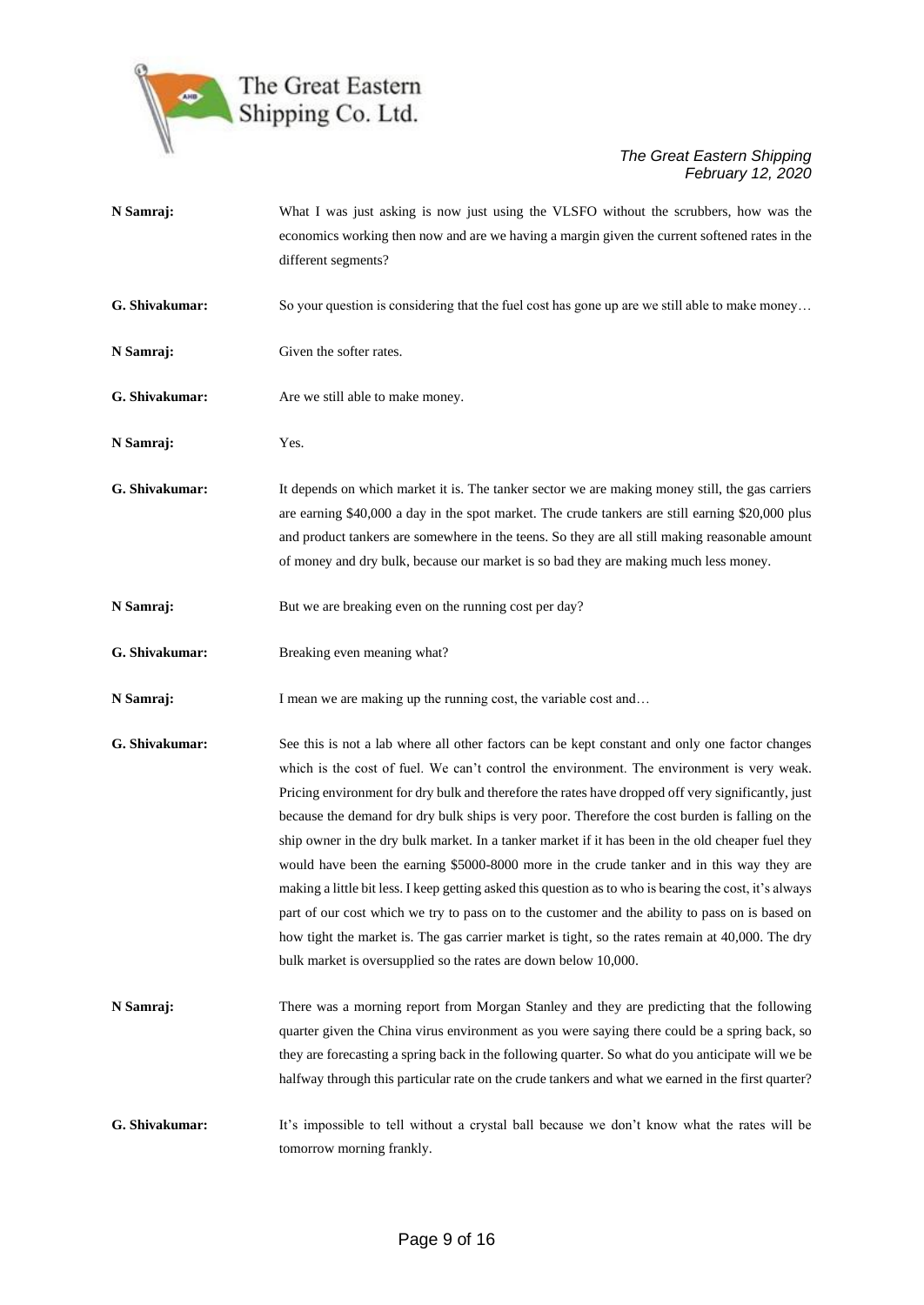

| N Samraj:         | But you expect it to be comfortable in the next coming quarter?                                                                                                                                                                                                                                                                                                                                                                                                                                               |
|-------------------|---------------------------------------------------------------------------------------------------------------------------------------------------------------------------------------------------------------------------------------------------------------------------------------------------------------------------------------------------------------------------------------------------------------------------------------------------------------------------------------------------------------|
| G. Shivakumar:    | Again I don't know what the rates can be tomorrow morning. So ships which are running 25,000<br>today in the spot market tomorrow morning may be priced at \$5000. The one thing which we<br>have in history is SARS. When it got over there was a big drop in jet fuel demand during the<br>time of SARS because travel became less. When the problem was resolved which was in July<br>2003, the demand bounced back completely which is what I suppose the report you are alluding<br>to has spoken about. |
| N Samraj:         | During our course of a research we found out this Shipping Corporation of India the real estate<br>value itself is about double the current price of the spread and the fleet value is also almost twice<br>the current value, so I think this question was asked to you by ET Now also, whether GE<br>Shipping given at very light balance sheet and asset light model, would you be going in for this<br>given that including the Marine Academy you have lot of synergies except the liner segment.        |
| G. Shivakumar:    | It's too early to tell anything. We have no idea what it is, so what the transaction is, so it's just<br>too early to tell.                                                                                                                                                                                                                                                                                                                                                                                   |
| N Samraj:         | Because there is sheer value in this.                                                                                                                                                                                                                                                                                                                                                                                                                                                                         |
| G. Shivakumar:    | I know all the points which are there but it's just too early to tell because we have no idea what<br>the transaction is.                                                                                                                                                                                                                                                                                                                                                                                     |
| N Samraj:         | So you will be waiting for the expression of interest and all that?                                                                                                                                                                                                                                                                                                                                                                                                                                           |
| G. Shivakumar:    | Like everybody we are interested in knowing what it is.                                                                                                                                                                                                                                                                                                                                                                                                                                                       |
| N Samraj:         | I missed the first part, what is the current broker value of a fleet?                                                                                                                                                                                                                                                                                                                                                                                                                                         |
| G. Shivakumar:    | You mean the Net Asset Value?                                                                                                                                                                                                                                                                                                                                                                                                                                                                                 |
| N Samraj:         | Yes NAV.                                                                                                                                                                                                                                                                                                                                                                                                                                                                                                      |
| Anjali Kumar:     | Standalone Net Asset Value is Rs. 450 and on a consol basis it's 512 to 538.                                                                                                                                                                                                                                                                                                                                                                                                                                  |
| N Samraj:         | That includes offshore vessels?                                                                                                                                                                                                                                                                                                                                                                                                                                                                               |
| G. Shivakumar:    | That's right.                                                                                                                                                                                                                                                                                                                                                                                                                                                                                                 |
| <b>Moderator:</b> | The next question is from the line of Neerav Shah from GeeCee Holdings.                                                                                                                                                                                                                                                                                                                                                                                                                                       |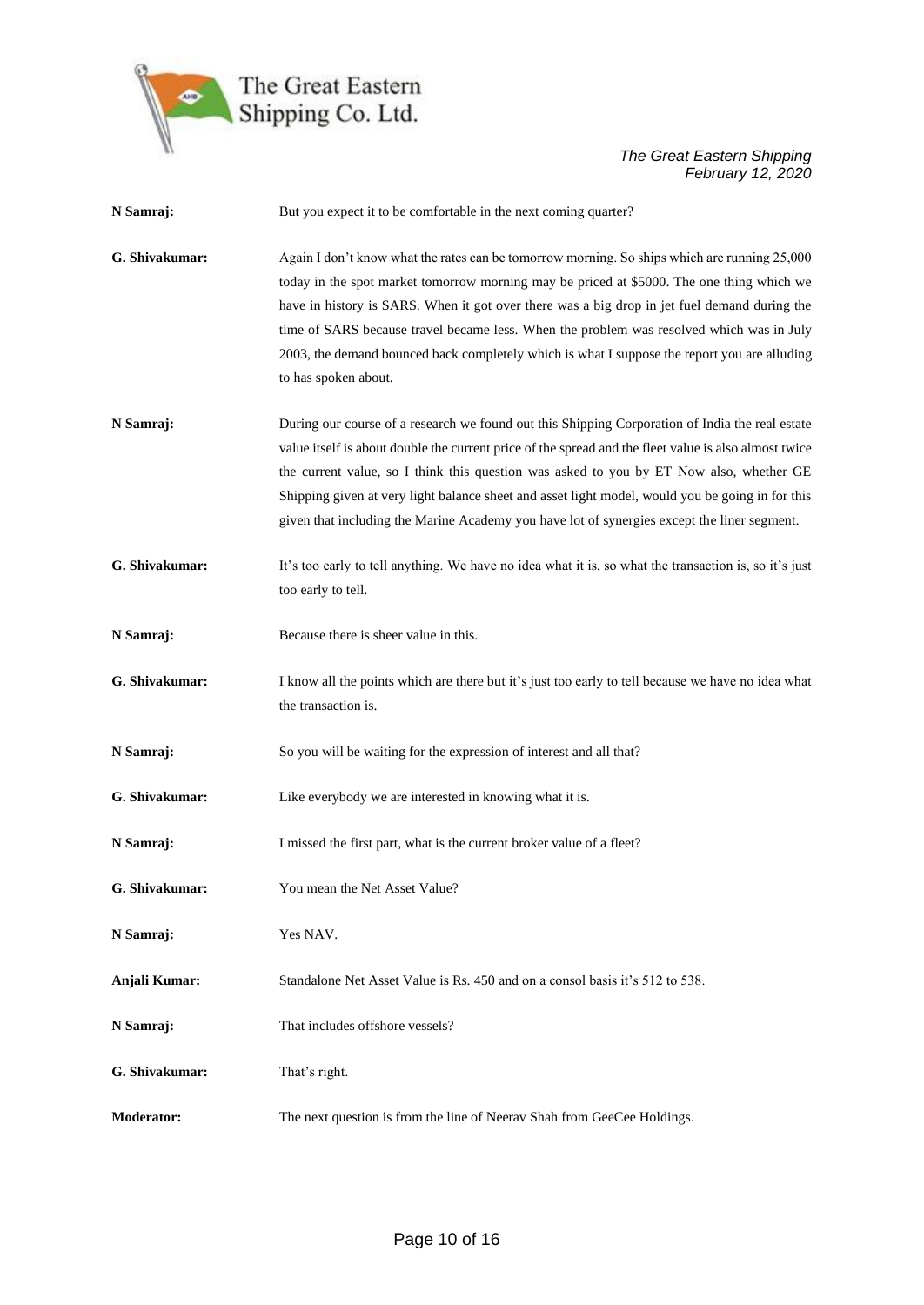

| <b>Neerav Shah:</b> | If I look at our cash flow slide in the presentation, from investing activities we are reporting cash<br>flow of only 40 crores. So this would include the sale of Suez or is it captured over here only?                                                                                                                                                                                                                                                                                                                                                                                                                                                                                                                                                                                      |
|---------------------|------------------------------------------------------------------------------------------------------------------------------------------------------------------------------------------------------------------------------------------------------------------------------------------------------------------------------------------------------------------------------------------------------------------------------------------------------------------------------------------------------------------------------------------------------------------------------------------------------------------------------------------------------------------------------------------------------------------------------------------------------------------------------------------------|
| G. Shivakumar:      | Yeah, it is net of CAPEX that we have done.                                                                                                                                                                                                                                                                                                                                                                                                                                                                                                                                                                                                                                                                                                                                                    |
| <b>Neerav Shah:</b> | And what was the CAPEX in this quarter?                                                                                                                                                                                                                                                                                                                                                                                                                                                                                                                                                                                                                                                                                                                                                        |
| G. Shivakumar:      | CAPEX will be all the dry docks, scrubber installations because we capitalized dry docks.                                                                                                                                                                                                                                                                                                                                                                                                                                                                                                                                                                                                                                                                                                      |
| Nirav Shah:         | Any number you would like to give?                                                                                                                                                                                                                                                                                                                                                                                                                                                                                                                                                                                                                                                                                                                                                             |
| G. Shivakumar:      | No, I don't want to get into that.                                                                                                                                                                                                                                                                                                                                                                                                                                                                                                                                                                                                                                                                                                                                                             |
| <b>Moderator:</b>   | The next question is from the line of Himanshu Upadhyay from PGIM India Mutual Fund.                                                                                                                                                                                                                                                                                                                                                                                                                                                                                                                                                                                                                                                                                                           |
| Himanshu Upadhyay:  | My question is, one is we had taken the hedges, the diesel and the HSFO. How are they reacting<br>and what impact are they having? Are we out of the money and what can be the potential impact<br>or current impact and are those hedges going in the right direction or what's the view from here<br>on?                                                                                                                                                                                                                                                                                                                                                                                                                                                                                     |
| G. Shivakumar:      | We have not taken any hedges. Our overseas subsidiary has done some transactions which is<br>selling the spread. So again this is a market which moves every day. It's like the crude price it<br>moves every day. One month ago I think the spread would have been higher than the price at<br>which it was sold, today the prices are lower than the price at which it was sold.                                                                                                                                                                                                                                                                                                                                                                                                             |
| Himanshu Upadhyay:  | So net impact would be how much?                                                                                                                                                                                                                                                                                                                                                                                                                                                                                                                                                                                                                                                                                                                                                               |
| G. Shivakumar:      | As of today, it is a positive impact. As of today it's in the money but with the caveat that one<br>month ago it was out of the money.                                                                                                                                                                                                                                                                                                                                                                                                                                                                                                                                                                                                                                                         |
| Himanshu Upadhyay:  | They are majorly till the 2021 end?                                                                                                                                                                                                                                                                                                                                                                                                                                                                                                                                                                                                                                                                                                                                                            |
| G. Shivakumar:      | No, these are calendar '21 and calendar '22.                                                                                                                                                                                                                                                                                                                                                                                                                                                                                                                                                                                                                                                                                                                                                   |
| Himanshu Upadhyay:  | One more thing on the offshore side where we have a net debt of around 600 crores but still a<br>consol is around 1600 crores. On the shipping side we understand the decision that we are<br>looking at the assets or the way we are thinking it's much more liquid market, so we will be<br>always looking into the buy or sell ships on that side. But on offshore we have clearly stated that<br>the market has been illiquid and we are thinking about it. So the strategy what we have always<br>held on the shipping does it make similar sense on offshore having both cash and debt and<br>significant amount of differences between the cash and debt position what we used to generally<br>have on shipping. So just to understand why and what would be the thought process there? |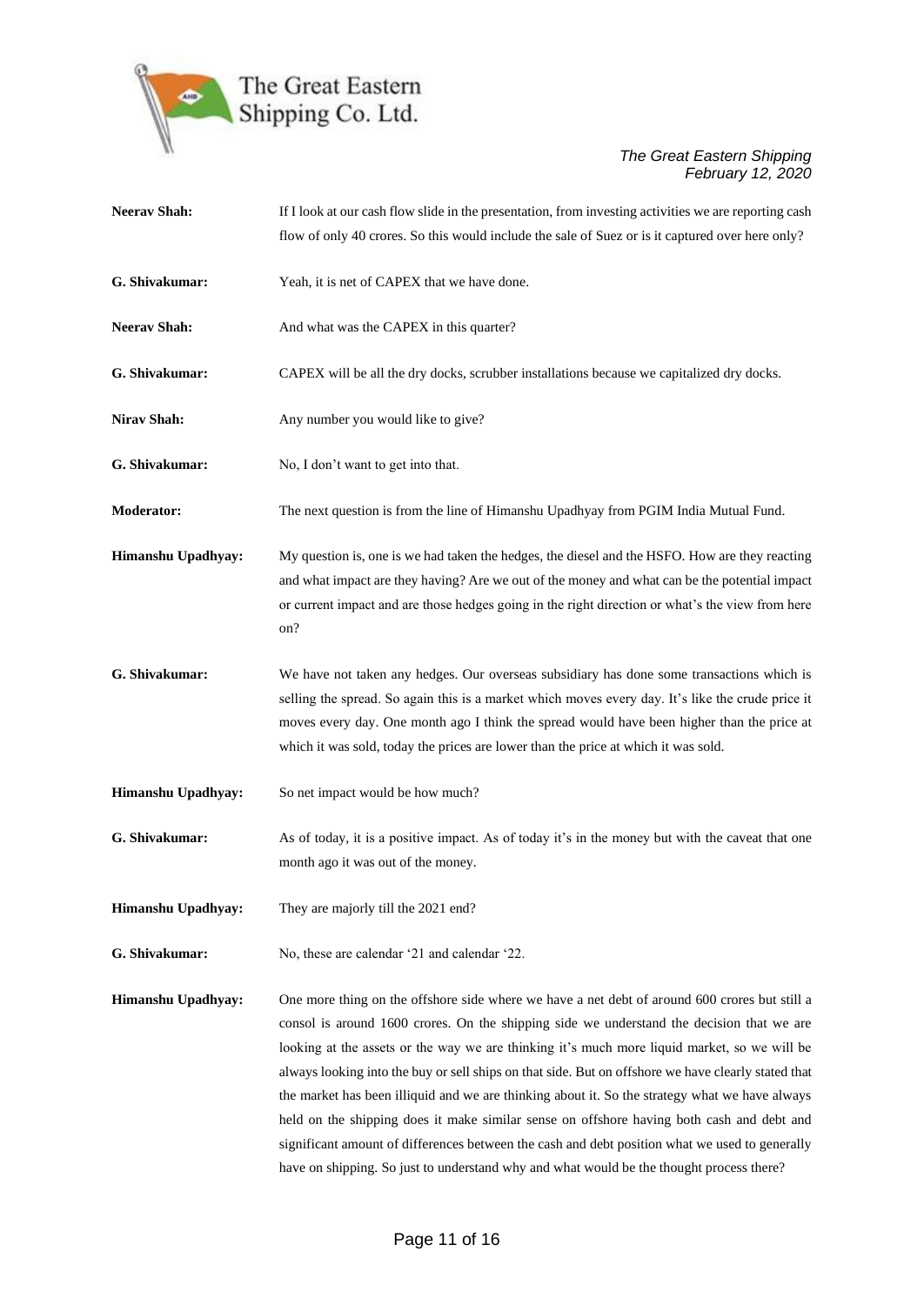

| G. Shivakumar:     | You mean why not pay down the debt and sit on and have less cash?                                                                                                                                                                                                                                                                                                                                                                                                                                                                                                                                        |
|--------------------|----------------------------------------------------------------------------------------------------------------------------------------------------------------------------------------------------------------------------------------------------------------------------------------------------------------------------------------------------------------------------------------------------------------------------------------------------------------------------------------------------------------------------------------------------------------------------------------------------------|
| Himanshu Upadhyay: | Yeah, on offshore side because                                                                                                                                                                                                                                                                                                                                                                                                                                                                                                                                                                           |
| G. Shivakumar:     | Fair enough I get your question. Yes it's an interesting point except that your debt payment, it's<br>not very flexible. In the sense that if you want to prepay, it's a loan which goes over the next 5<br>years, if you want to prepay you have to prepay the last installment first. A typical term loan, at<br>least a shipping term loan, if you want to prepay the part of the loan you have to pay the last<br>installment. You can't choose to pay the first year's installment upfront.                                                                                                         |
| Himanshu Upadhyay: | But in future also the philosophy on offshore will remain the same as what has been on the<br>shipping side?                                                                                                                                                                                                                                                                                                                                                                                                                                                                                             |
| G. Shivakumar:     | I fully get your point. If you have significant contract coverage which gives you free cash flow<br>there is no need to keep too much cash, so long as your cash flow from your contracts is able to<br>meet your debt repayments easily. That is your point, right?                                                                                                                                                                                                                                                                                                                                     |
| Himanshu Upadhyay: | Yeah.                                                                                                                                                                                                                                                                                                                                                                                                                                                                                                                                                                                                    |
| G. Shivakumar:     | You are absolutely right and when we structure it the next time around, yes we will be looking<br>at that and your point that it is different from the way we do the shipping business is 100%<br>correct. But going into the downturn we had to conserve our cash, we did this in shipping as<br>well. We took in a lot of debt just so that we could keep cash. We issued a lot of debt which was<br>in 2009-10, maturing in 2019-20-21 just so that we would have cash and push the repayments<br>further into the future so that we had a runway.                                                    |
| Himanshu Upadhyay: | But in shipping the view has been always that there are so varied classes of assets that we will<br>always get an opportunity to invest and the market is liquid and again you can use this asset                                                                                                                                                                                                                                                                                                                                                                                                        |
| G. Shivakumar:     | No, Himanshu we are not using the same logic as shipping. What we did is, we didn't know<br>what you're going to price the next contract at, the next rig when it comes for re-pricing what<br>that will be priced at, whether you will get a contract or not. So you need a lot of cash upfront<br>so that you can ride out the poor market, if your rig is idling you should be able to ride out that<br>period when the rig is idling and not having a negative cash flow and therefore sometimes you<br>just overcompensate by keeping extra cash on the balance sheet just to ensure survivability. |
| Himanshu Upadhyay: | And the view on offshore remains the same that we will like to wait and further watch out in that<br>segment?                                                                                                                                                                                                                                                                                                                                                                                                                                                                                            |
| G. Shivakumar:     | Yes, we are riding to the market and its slowly improving. We are seeing pricing improving in<br>the market and hopefully it should continue that trend. We are seeing utilization is improved<br>significantly, utilization meaning the global utilization. Our rigs are employed in any case, in                                                                                                                                                                                                                                                                                                       |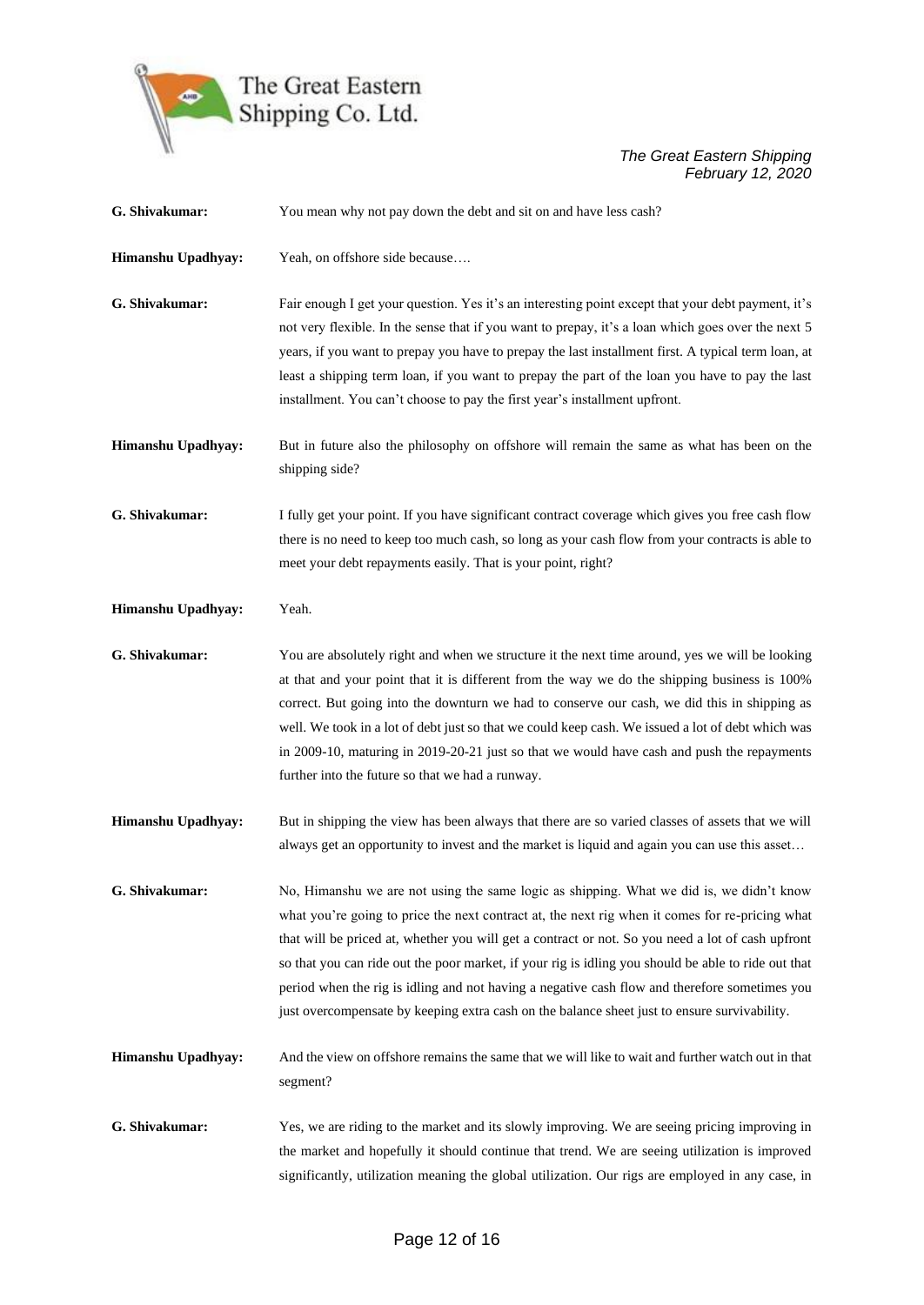

fact all of our assets are employed currently including the vessels and the rigs and pricing has improved significantly in the last year, year and a half. So there is an improving trend.

**Moderator:** The next question is from the line of Lala Ram Singh from Vibrant Securities.

Lala Ram Singh: May I know that post the IMO the developments which have happened, have they been in line with our expectations because I think we were expecting some structural changes in the market due to IMO. But it seems that lot of people have delayed one CAPEX in scrubbers because of the good market rates, number two you were expecting the routes of product tankers to may be shipped because of some of the refineries may not be able to produce the low sulphur oil, so just wanted to know your thoughts on the developments post IMO.

**G. Shivakumar:** Good question and thanks for asking it. It's probably not gone as we would have expected. A year ago, we would have thought and lot of players also thought this that the fuel of choice would be marine gas oil rather than low sulphur heavy fuel oil. What has actually happened is that the fuel of choice has actually been low sulphur fuel oil and fuel oil is transported on crude tankers and typically transported on crude tankers and marine gas oil is transported on product tankers. So the hypothesis was that there will be a lot of marine gas oil movement which will lead to a huge demand for product tankers; which has not panned out and therefore the demand for product tankers which was expected for carriage of marine gas oil has disappointed. That's the answer to that one question. Second is, it has not gone as expected in the sense of the spread between high sulphur and low sulphur fuel in early 2020 that is may be in the first 10 days of January the spread went out to \$350 to 400 per ton. Currently it's at little over \$200 per ton. It's a little surprising that it's only little over \$200 per ton, we would have thought it will be much more in the  $(+)$  300 range. It's probably a function that the market is oversupplied in just all fuels today because the demand has collapsed for ships and oil itself, as temporarily collapsed due to the coronavirus issues. There is an estimate which says that in the last 2 to 3 weeks Chinese oil imports have dropped between 2 and 3 million barrels a day which is a huge number as you know. So your spread being low may be a function of that as well because again you don't function in a vacuum or under laboratory conditions and lots of factors are affecting these outcomes.

Lala Ram Singh: Secondly when do we expect our vessels to go for docking for scrubber's installation?

**G. Shivakumar:** I mentioned a little earlier, we were planning at least one or two in March and they were to go to China. Now we are considering other options because obviously the yards in China are not in a position to do those projects. So we are still considering how we can go about it. We are looking at different options now, so no schedule as of now.

**Lala Ram Singh:** And also are we looking to further downsize some of our assets?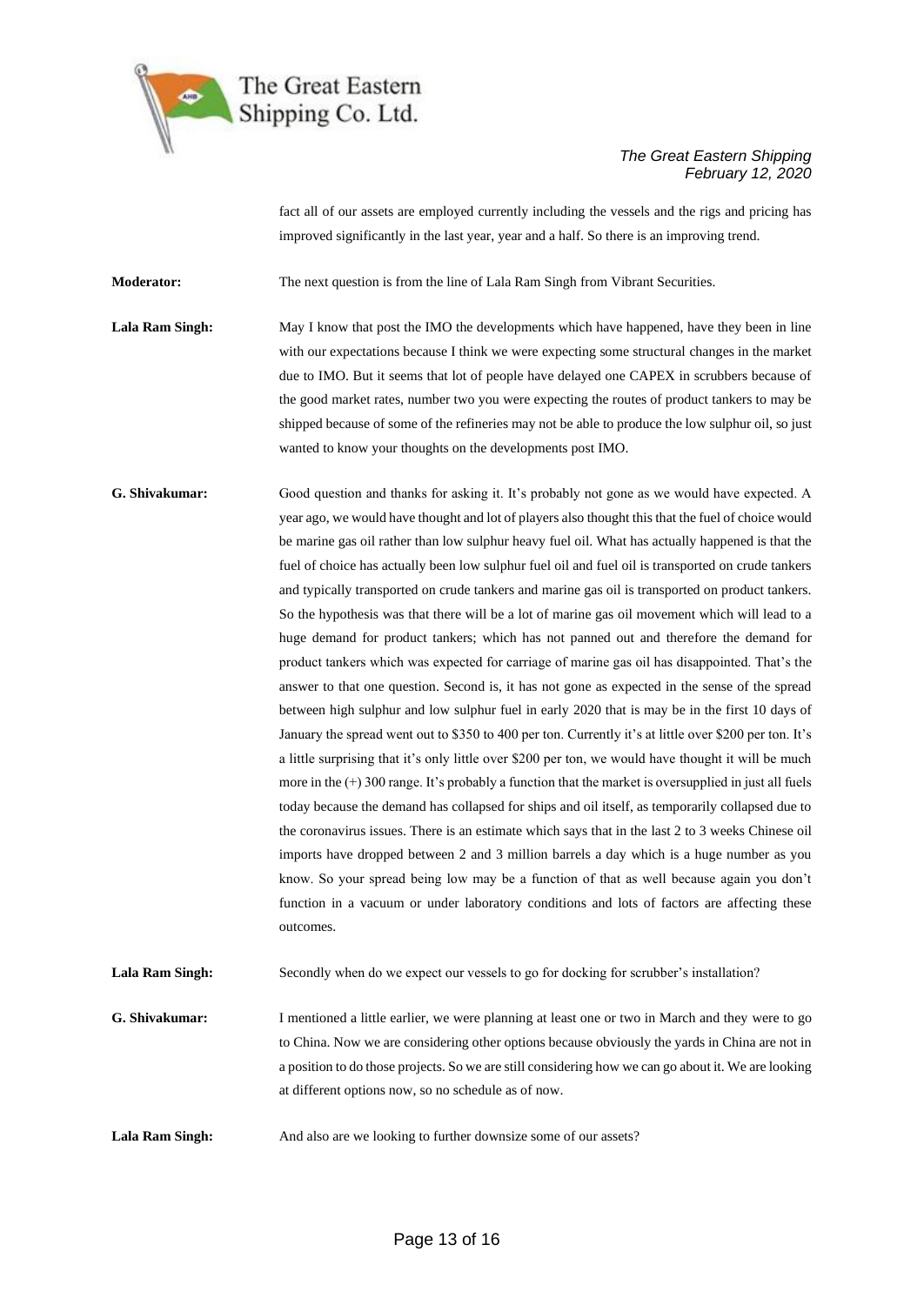

**G. Shivakumar:** No that will be on an opportunistic basis, if we get an opportunity as buyer at a good price we will certainly consider it. There is no requirement to downsize. We have significant amounts of cash; we are very comfortable, so there is no real requirement driving us. If there is a market opportunity we will look at it.

**Moderator:** The next question is from the line of Venkat Samala from Tata Asset Management.

- **Venkat Samala:** I have a couple of questions, so firstly just wanted to understand how has the scrappage of the shipping fleet panned out this year and how much as a percentage of overall fleet, was the fleet addition this year? Secondly in terms of the refinery shut down that has happened prior to IMO, have most of that completed whatever maintenance was carried out and are they now operationalized?
- **G. Shivakumar:** On the refinery shutdowns yes, it was a temporary shutdown, just to do the turnaround and rejig themselves so that they can manage maximize production of middle distillates. So those refineries have all come back and with regard to the scrapping, we haven't had much scrapping last year on the tankers side. In dry bulk we had a little bit of scrapping though even that was I think less than 1% of the fleet. In tankers it was a very minimal because everybody was expecting the IMO to have a big impact. In this month also even with this terrible dry bulk market we have had I think six or seven Capesizes scrapped but that is about it because we have only gone little past 1 month but in 2019 scrapping was less than 1% in all the sectors whether its dry bulk or tankers.
- **Venkat Samala:** So do you expect that this year it would be considerably higher than what it was in 2019?
- **G. Shivakumar:** Again it's a function of what happens to rates. If the dry bulk market stays like it is now which is less than \$5000 per day across all the sectors whether it's Capesize or Panamax or Supramax then you could see a lot of scrapping. But if the rates move up as some people are expecting, if there is a bounce back post middle of the year, if this coronavirus blows over then maybe not so much scrapping. So it's all a function of rates really and rate expectations.
- **Moderator:** The next question is from the line of Jeet Gala from Centra Advisors.
- **Jeet Gala:** Going into IMO everyone in the shipping industry was very much positive that good times are really ahead of them from 1<sup>st</sup> of January and not anticipating this Black Swan kind of an event in form of virus which has happened in China and which is why many ships which were due for scrapping held back anticipating good times and which is why you could see a scrappage ratio of 2%-2.5% in last quarter. Now this variable of virus which was not anticipated by everyone, I mean is it kind of a blessing in disguise for people like GE Shipping who are last men standing in this game. So how do you interpret this entire thing wherein the entire scenario has been postponed by 6 months? So do you think the weaker hands will probably still wait for 6 more months or they will get in for scrappage and similarly the enthusiasm on the side of shipyards as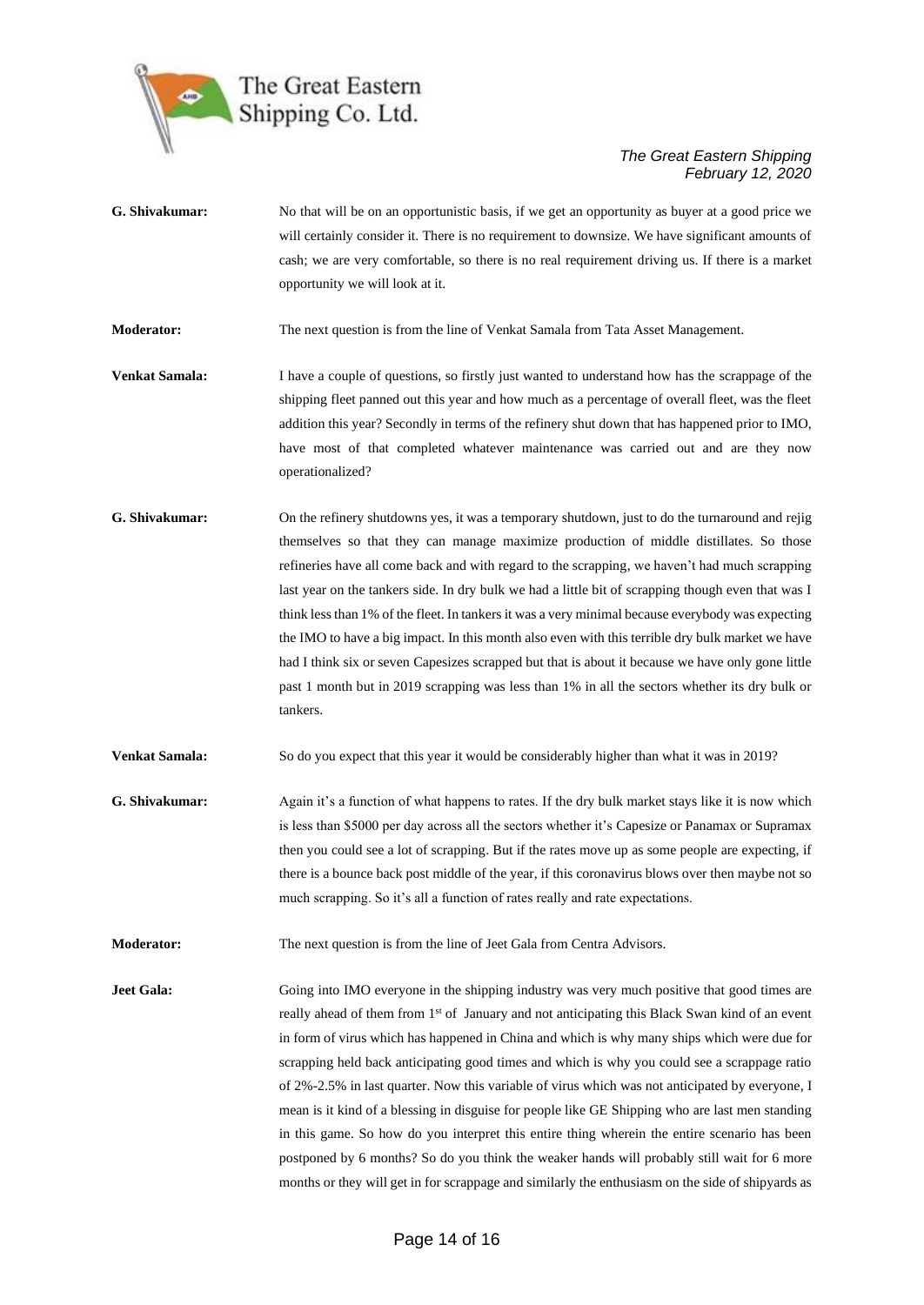

well because even those people would be anticipating good times, anticipating good order books etc. So how is this played out and how does it affect people like you?

**G. Shivakumar:** Yes, interesting point and how it will affect people like us? We are waiting for opportunities, we have cash, we are there to buy, we are there to sell depending on whether price is high or low. We are not there to buy high and sell low, so that is the other way around. We are there if the market has a period of weakness which gives rise to buying opportunities; we are there to invest. If it's a strong market and it gives opportunities to sell some assets we are there, on that side of the transaction as well. With regard to scrapping I don't know where you got a 2.5% number for last quarter because there was no number, no scrapping like that. Maybe 1 to 2 million deadweight would have got scrapped. Again it's difficult to say how people will react but yes 6 months of a dry bulk market like the one we are seeing today; will result in significant scrapping and we saw that 4 years ago in the first half of 2016. When we had a 0.5% per month scrapping for the first 4 or 5 months and then the market started picking up and then you had no scrapping at all. So again it just depends on how you see the freight market playing out but yes if your question is are we there to buy if the market goes down? Yes, you are right, it may be a blessing in disguise because it gives you an opportunity to deploy cash and we are building up cash because of the strong markets and a couple of sales. Yes it does give an opportunity to deploy cash and we will look forward to those opportunities as well.

**Jeet Gala:** So in other words it will put you ahead of others, right because this unknown variable which has come in?

**G. Shivakumar:** Yeah, I don't know about others because as lots of people have collected cash from this market. Partly if all the tanker operators are generating lots of cash flow; so yes but at least we are in a decent position if the opportunities come up.

**Jeet Gala:** Can you share some light on slow steaming concept, how it has played out after 1<sup>st</sup> Jan?

**G. Shivakumar:** The average speeds in dry bulk have come down. In tankers not so much when I last saw about a week or 10 days ago, maybe 0.2 or 0.3 knots. In dry bulk it was almost 1 knot slower that's the data which we saw about 10 days ago. So it is slower but again it's also because the dry bulk market was just so weak.

**Moderator:** The next question is from the line of Dhruv Jain from Ambit Capital.

**Dhruv Jain:** I had a question with respect to product tankers, so incrementally we have the highest exposure in product tankers but as you said that things have not really moved as per our expectation with VLSFO being the good choice of fuel, so incrementally what is our view with respect to product tanker? Do we continue to remain positive or we will move to any other asset class as the opportunity comes?